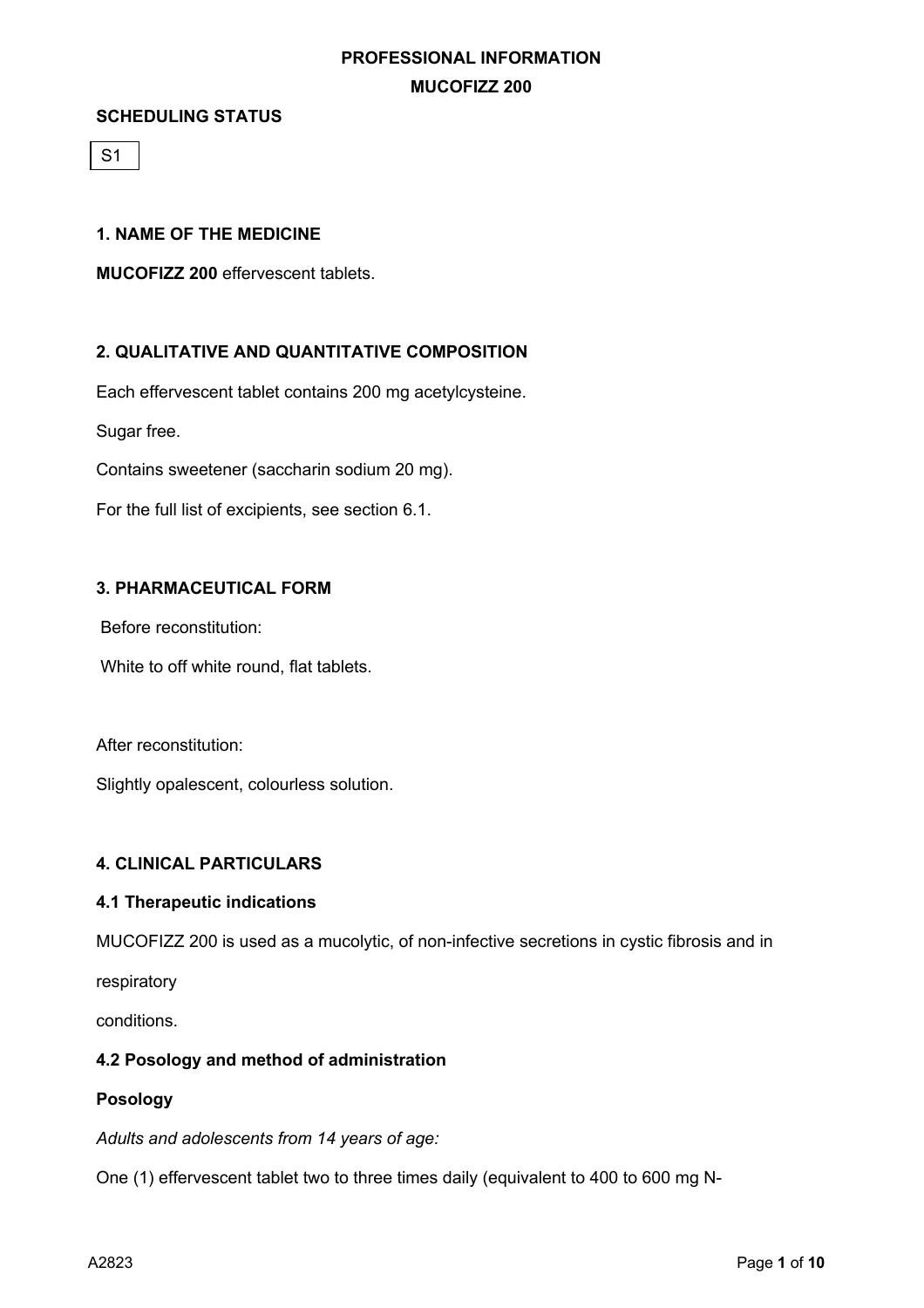acetylcysteine/day) for a maximum of 14 days.

# **Paediatric population**

*Children from 6 to 14 years of age:*

One (1) effervescent tablet twice daily (equivalent to 400 mg N-acetylcysteine/day) for a maximum of 14 days.

*Children from 2 to 5 years of age:* 

Half  $(\frac{1}{2})$  an effervescent tablet two to three times daily (equivalent to 200 to 300 mg N-

acetylcysteine/day) for a maximum of 14 days.

# **Method of administration**

Oral use.

MUCOFIZZ 200 effervescent tablets should be dissolved in a glass of water before use.

Do not use continuously for more than 14 days without consulting a doctor.

# **4.3 Contraindications**

- Hypersensitivity to acetylcysteine or to any of the ingredients of MUCOFIZZ 200
- Pregnancy and lactation (see section 4.6)
- Children under the age of 2 years.

### **4.4 Special warnings and precautions for use**

MUCOFIZZ 200 should be used with caution in asthmatic patients and elderly patients with respiratory insufficiency.

Patients with bronchial asthma should be closely monitored during therapy; if bronchospasm occurs, treatment with MUCOFIZZ 200 should be discontinued immediately.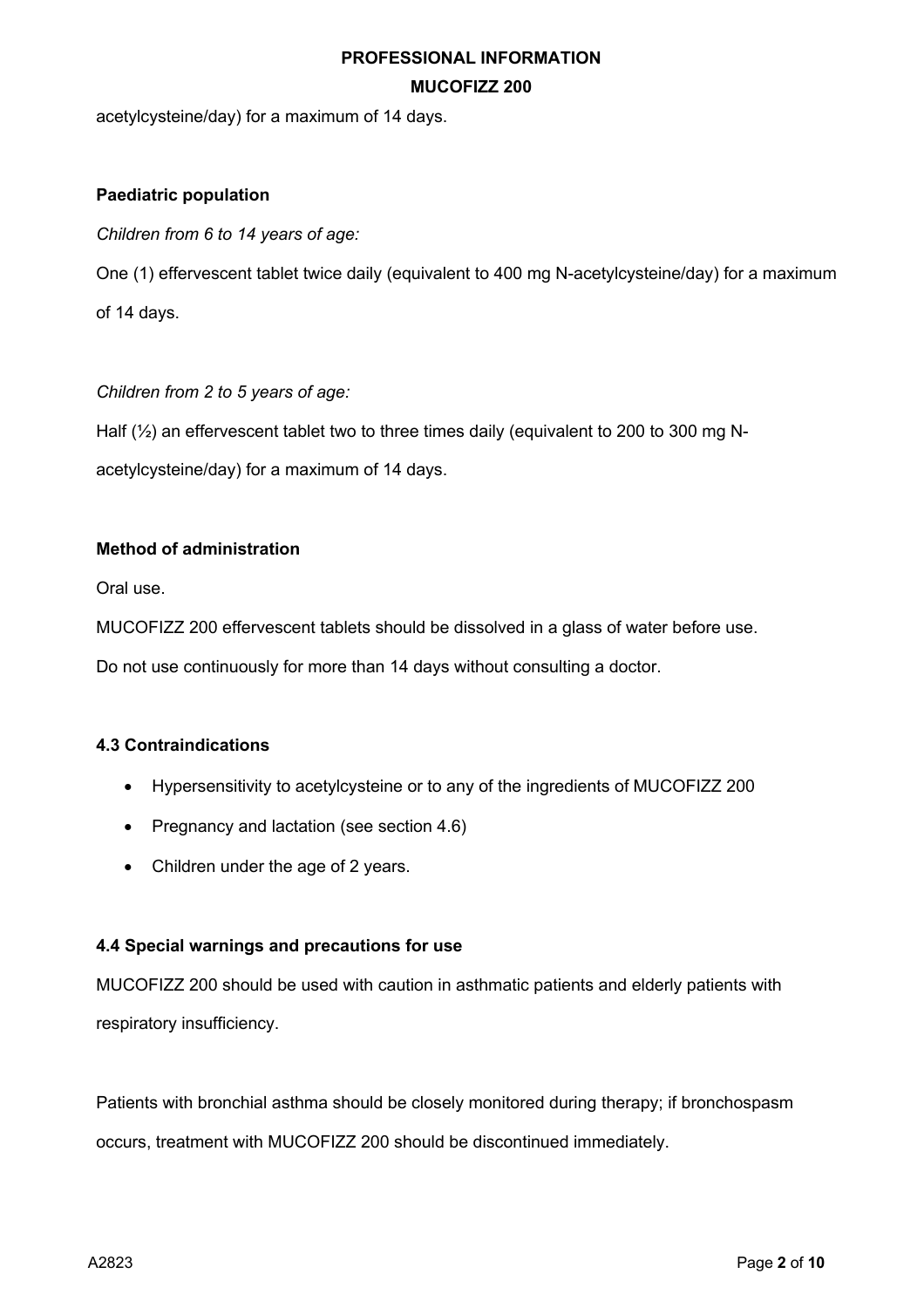Administration of acetylcysteine, as in MUCOFIZZ 200, especially at the beginning of treatment, may liquefy bronchial secretions and, at the same time, increase their volume. If the patient is unable to expectorate efficiently, to avoid retention of secretions postural drainage and tracheal suction should be used.

MUCOFIZZ 200 may disrupt the gastric mucosal barrier, it should therefore be used with caution in patients with a history of peptic ulceration.

The total clearance of acetylcysteine in patients with cirrhosis was found to be markedly impaired, and the elimination half-life almost twice that of healthy patients. Since some of the more serious adverse effects of acetylcysteine occur when plasma concentrations are high, increased vigilance for untoward anaphylactoid reactions and other adverse effects may be necessary in patients with cirrhosis taking MUCOFIZZ 200.

Acetylcysteine, as in MUCOFIZZ 200, can cause interference with the colorimetric assay method for the determination of salicylates as well as with tests for ketones in urine.

# **4.5 Interaction with other medicines and other forms of interaction**

Antitussive medicines and MUCOFIZZ 200 should not be administered concomitantly because reducing the cough reflex may lead to a build-up of bronchial secretions.

MUCOFIZZ 200 must be administered separately from tetracycline hydrochloride (with the exception of doxycycline) and other oral antibiotics, with an interval of at least 2 hours as there is a degree of antibiotic inactivation when taken together.

Activated charcoal may reduce the effect of acetylcysteine as in MUCOFIZZ 200.

Concurrent administration of nitro-glycerine (glyceryl trinitrate) and MUCOFIZZ 200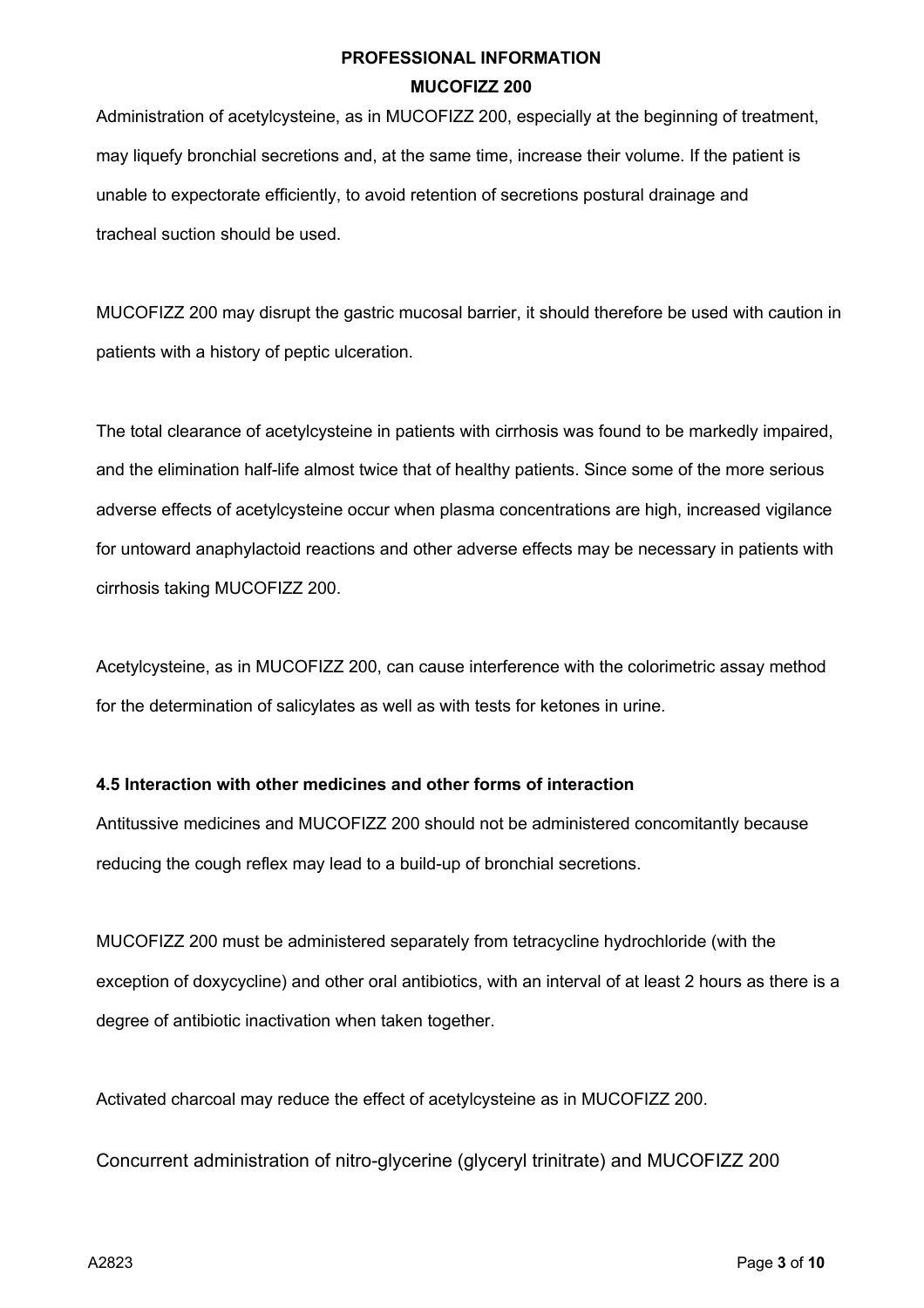causes significant hypotension and leads to temporal artery dilation with possible onset of headache.

Concurrent administration of nitro-glycerine (glyceryl trinitrate) and MUCOFIZZ 200 causes significant hypotension and leads to temporal artery dilation with possible onset of headache. If concurrent administration of nitro-glycerine (glyceryl trinitrate) and MUCOFIZZ 200 is required, patients should be monitored and warned for hypotension that can be severe and accompanied by a headache.

# **4.6 Fertility, pregnancy and lactation**

Safety and efficacy during pregnancy and lactation have not been established.

# **Pregnancy**

MUCOFIZZ 200 should not be used during pregnancy (see section 4.3).

### **Breastfeeding**

It is not known whether acetylcysteine crosses into breastmilk. MUCOFIZZ 200 should not be taken when breastfeeding (see section 4.3).

### **Fertility**

Fertility data are not available.

### **4.7 Effects on ability to drive and use machines**

No studies on the effects on the ability to drive or use machines have been performed. MUCOFIZZ 200 has no or negligible influence on the ability to drive and use machines.

### **4.8 Undesirable effects**

### **Tabulated summary of adverse reactions**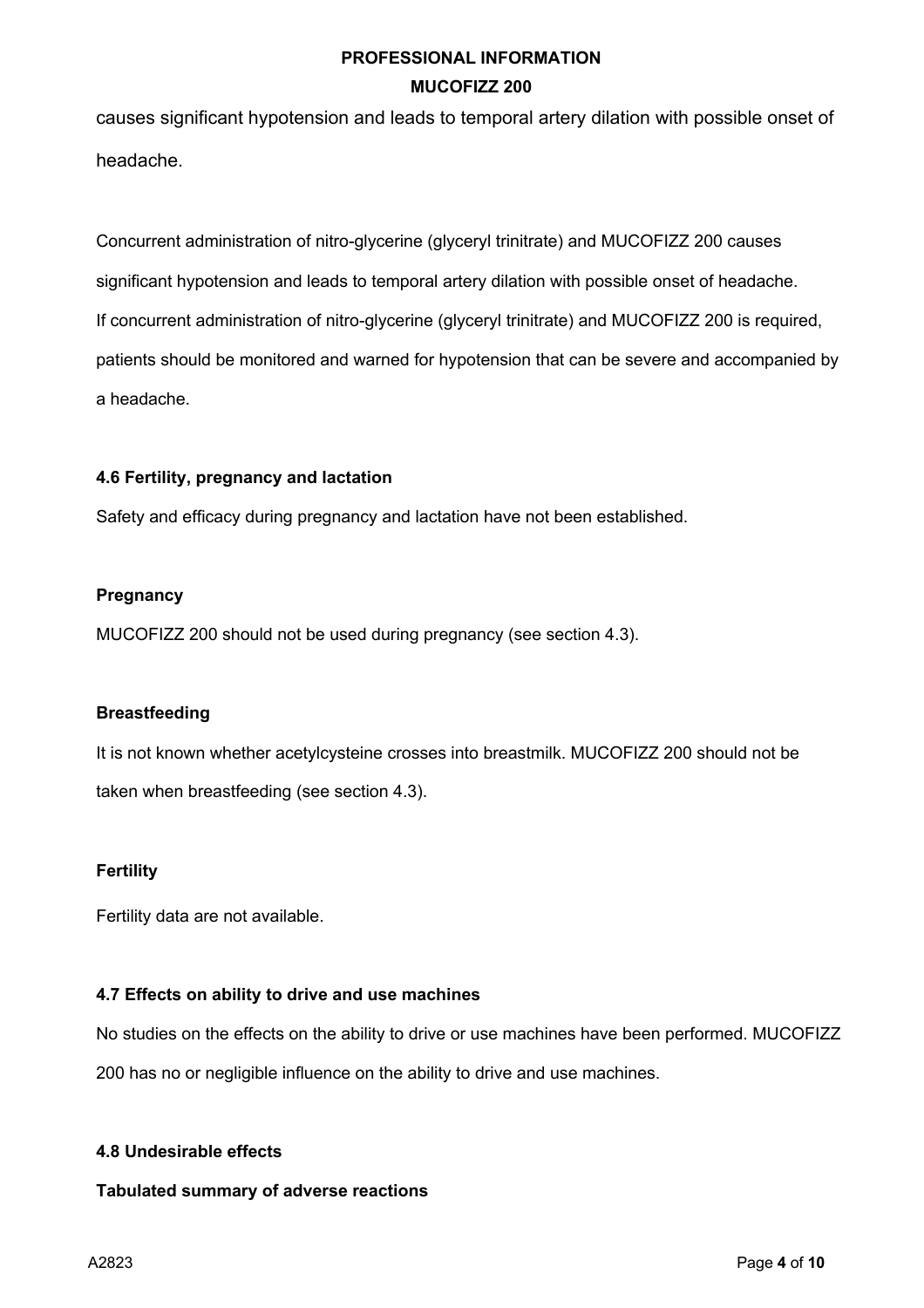| <b>System Organ Class</b>    | <b>Frequency</b>  | <b>Side effects</b>                          |
|------------------------------|-------------------|----------------------------------------------|
|                              |                   |                                              |
| Immune system                | Less frequent     | Hypersensitivity, anaphylactoid              |
| disorders                    |                   | reaction/anaphylactic shock, angioedema      |
| <b>Metabolism and</b>        | Frequency unknown | Acidosis                                     |
| nutrition disorders          |                   |                                              |
| <b>Nervous system</b>        | Less frequent     | Headache                                     |
| disorders                    | Frequency unknown | Syncope, convulsions                         |
| Eye disorders                | Less frequent     | <b>Blurred vision</b>                        |
| <b>Ear and labyrinth</b>     | Less frequent     | <b>Tinnitus</b>                              |
| disorders                    |                   |                                              |
| <b>Cardiac disorders</b>     | Less frequent     | Tachycardia                                  |
|                              | Frequency unknown | Cardiac arrest                               |
| <b>Vascular disorders</b>    | Less frequent     | Hypotension, haemorrhage                     |
|                              | Frequency unknown | Hypertension, flushing, sweating             |
|                              |                   |                                              |
| <b>Respiratory, thoracic</b> | Less frequent     | Dyspnoea, bronchospasm, rhinorrhoea          |
| and mediastinal              | Frequency unknown | Respiratory arrest, haemoptysis              |
| disorders                    |                   |                                              |
| <b>Gastrointestinal</b>      | Less frequent     | Abdominal pain, diarrhoea, nausea, vomiting, |
| disorders                    |                   | stomatitis, heartburn                        |
| <b>Hepato-biliary</b>        | Frequency unknown | Disturbances in liver function               |
| disorders                    |                   |                                              |
| <b>Skin and</b>              | Less frequent     | Urticaria, rash, pruritus, exanthema         |
| subcutaneous tissue          | Frequency unknown | Oedema of the face                           |
| disorders                    |                   |                                              |
| Musculoskeletal,             | Frequency unknown | Arthralgia                                   |
| connective tissue            |                   |                                              |
| and bone disorders           |                   |                                              |
| <b>General disorders</b>     | Less frequent     | Chills, fever                                |
| and administrative           |                   |                                              |
| site conditions              |                   |                                              |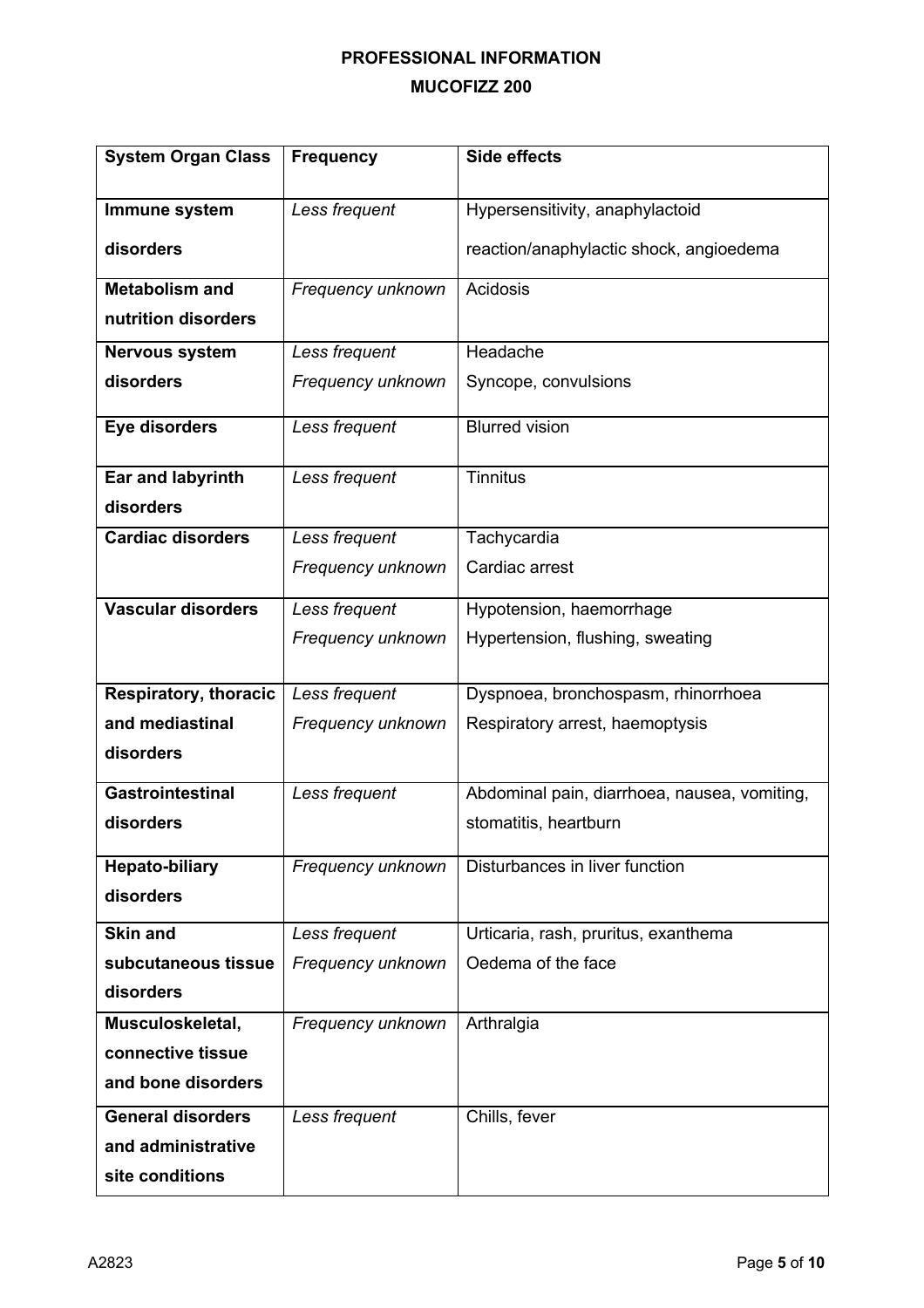#### **Description of selected adverse reactions**

The occurrence of serious skin reactions such as Stevens-Johnson syndrome and toxic epidermal necrolysis have been reported in temporal association with the use of acetylcysteine, as in MUCOFIZZ 200. In most of these cases reported at least one other medicine was administered at the same time, which may have possibly enhanced the described mucocutaneous effects.

In case of recurrence skin and mucosal lesions, medical advice should be sought at once and the use of MUCOFIZZ 200 terminated immediately.

A decreased blood platelet aggregation in the presence of acetylcysteine, as in MUCOFIZZ 200, has been confirmed by various studies. The clinical relevance has not yet been clarified to date.

# *Reporting of suspected adverse reactions*

Reporting suspected adverse reactions after authorisation of the medicine is important. It allows continued monitoring of the benefit/risk balance of the medicine. Healthcare providers are asked to report any suspected adverse reactions to SAHPRA via the "**6.04 Adverse Drug Reaction Reporting Form**", found online under SAHPRA's publications:

https://www.sahpra.org.za/Publications/Index/8.

### **4.9 Overdose**

Signs and symptoms:

An acute overdose of MUCOFIZZ 200, can cause gastrointestinal symptoms such as nausea, vomiting and diarrhoea.

Management of overdose:

Treatment is symptomatic and supportive.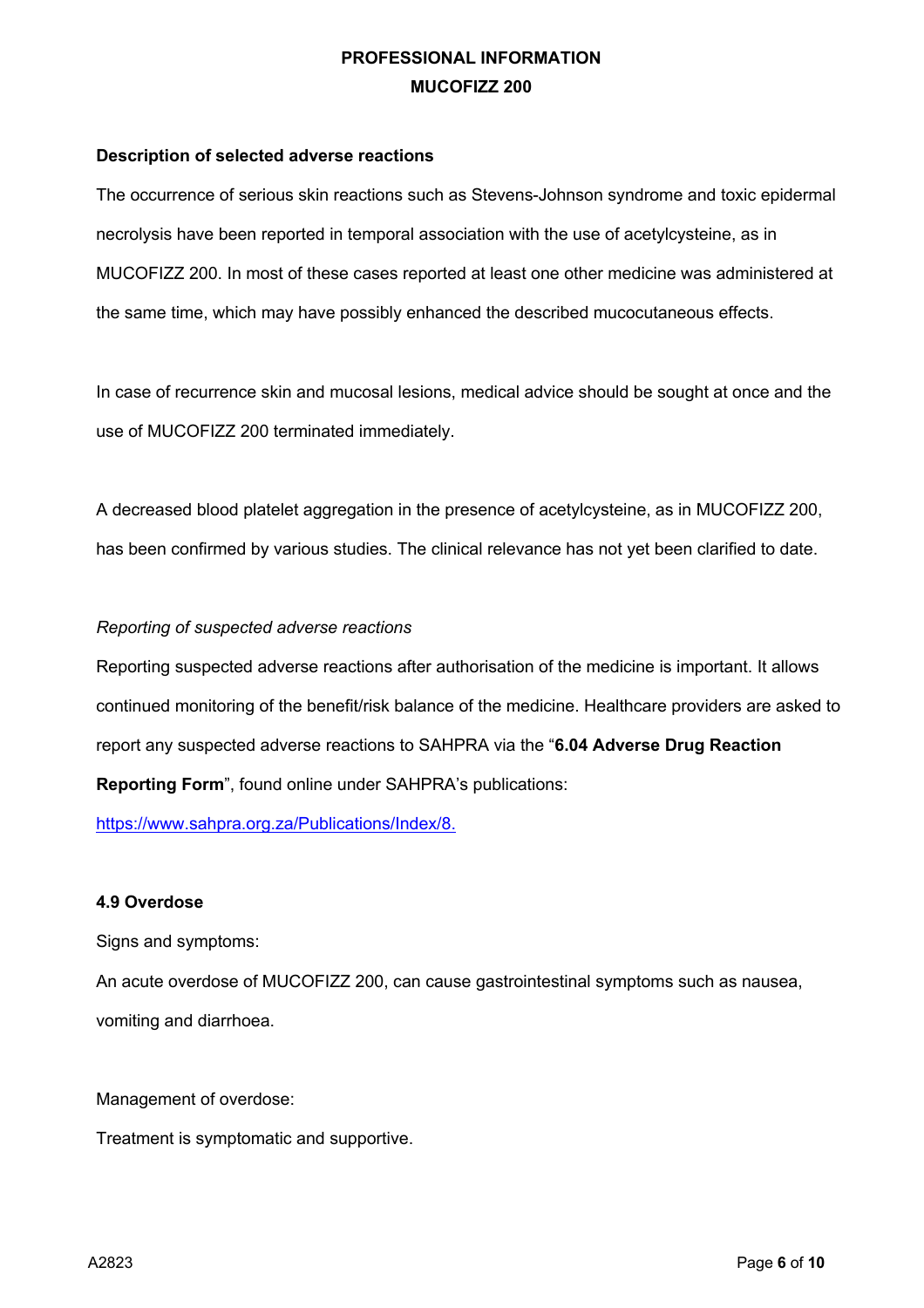# **5. PHARMACOLOGICAL PROPERTIES**

### **5.1 Pharmacodynamic properties**

Pharmacotherapeutic group: Mucolytics

ATC code: R05CB01

Pharmacological classification:

A.10.3 Medicines acting on the respiratory system – others

#### Mechanism of action

Acetylcysteine is a mucolytic medicine that reduces the viscosity of non-infected bronchial secretions in the respiratory tract probably by splitting of disulphide bonds in mucoproteins.

### **5.2 Pharmacokinetic properties**

#### **Absorption**

Acetylcysteine is rapidly absorbed and almost completely from the gastrointestinal tract with peak plasma concentrations achieved within 0,5 to 1 hour after oral doses of 200 to 600 mg.

### **Distribution**

Acetylcysteine may be present in plasma and tissues as either the parent compound or as various metabolites such as cysteine, *N,N-diacetylcysteine*, and *N-acetylcysteine* either free or bound to plasma proteins. The protein binding of Acetylcysteine was determined to be about 50 %.

### **Biotransformation**

Acetylcysteine is extensively metabolised in the gut wall and liver (high first-pass effect) and as a result has an oral bioavailability of approximately 10 %.

Acetylcysteine and its metabolites occur in three different forms in the organism: partially in free form, partially bound to proteins via labile disulphide bonds and partially as incorporated amino acid. Acetylcysteine is excreted almost exclusively in the form of inactive metabolites (inorganic sulphates, diacetylcysteine) via the kidneys. The plasma half-life of acetylcysteine is approximately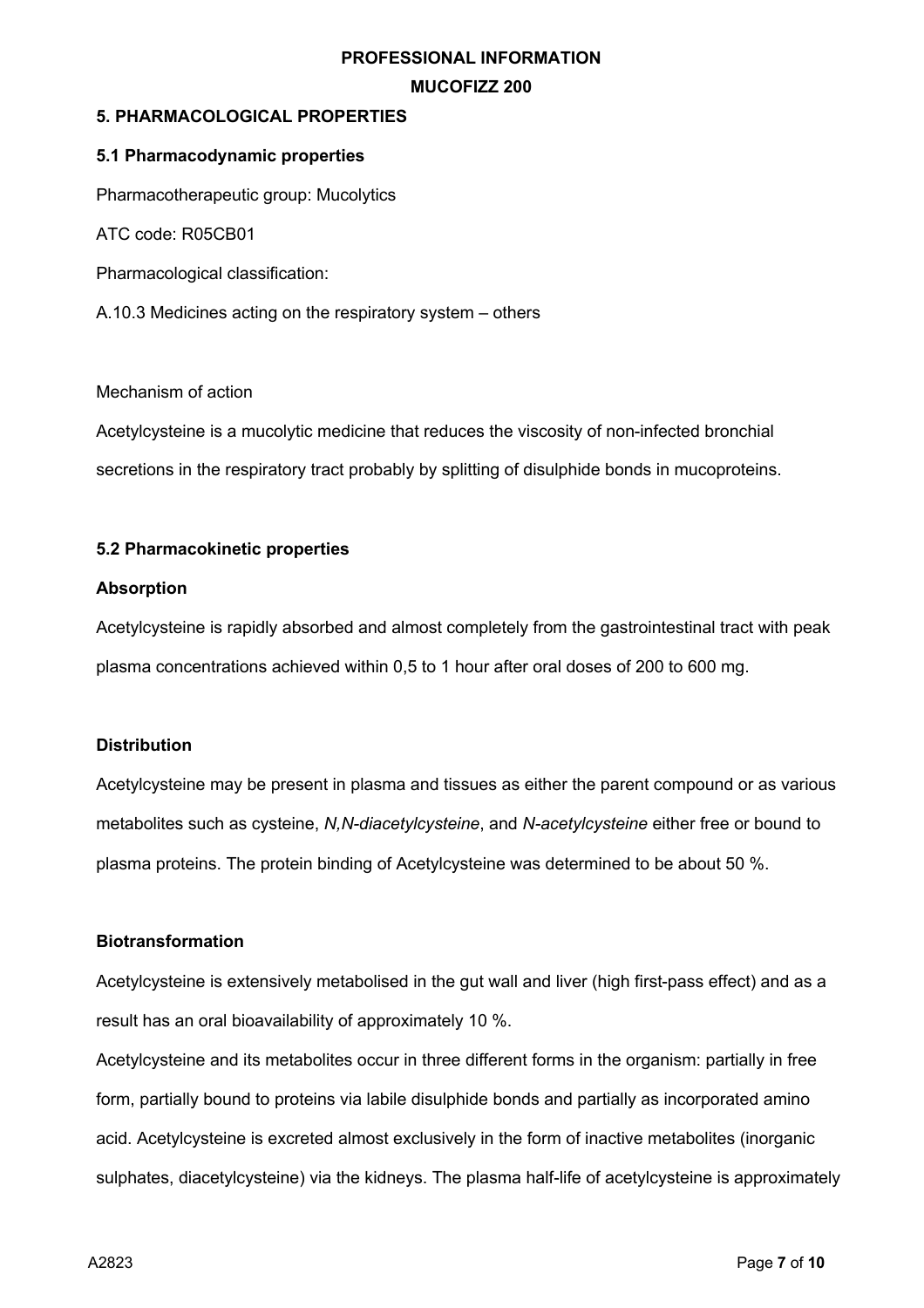1 hour and is mainly determined by the rapid hepatic biotransformation. Impaired hepatic function therefore leads to prolonged plasma half-lives of up to 8 hours.

### **Elimination**

Renal clearance may account for 30 % of total body clearance. Following oral administration, the mean terminal half-life of acetylcysteine was calculated to be 6,25 hours.

Acetylcysteine crosses the placenta and is detected in cord blood. No information is available regarding excretion in breast milk.

No knowledge is available concerning the behaviour of acetylcysteine at the blood-brain barrier in humans.

# **6. PHARMACEUTICAL PARTICULARS**

### **6.1 List of excipients**

Citric acid Leucine **Maltodextrin** Orange flavour Saccharin sodium Sodium hydrogen carbonate

# **6.2 Incompatibilities**

In the absence of compatibility studies, MUCOFIZZ 200 must not be mixed with other medicinal products.

# **6.3 Shelf life**

36 months

In use: 3 months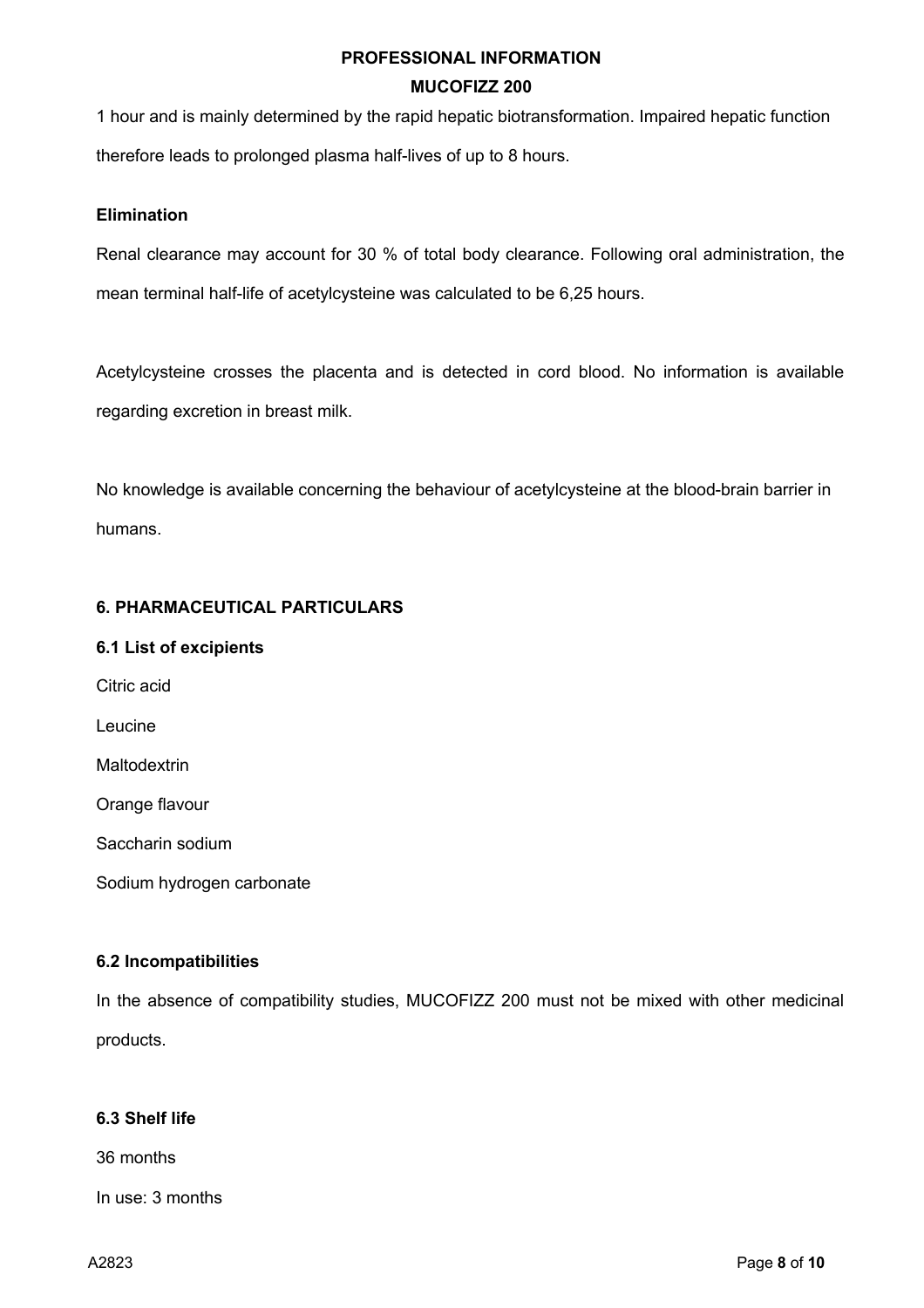After reconstitution, MUCOFIZZ 200 must be administered immediately.

### **6.4 Special precautions for storage**

Store at or below 25 °C.

Protect from light and moisture. Store in the original tube and keep the tube tightly closed when not in use.

# **6.5 Nature and contents of container**

MUCOFIZZ 200 tablets are packed in a polypropylene tube closed with a polyethylene stopper

equipped with silica gel. Each tube contains 10, 20 or 40 effervescent tablets and is packed in an outer carton.

Not all pack sizes are marketed in South Africa.

# **6.6 Special precautions for disposal**

No special requirements.

# **7. HOLDER OF THE CERTIFICATE OF REGISTRATION**

Pharma Dynamics (Pty) Ltd 1<sup>st</sup> Floor, Grapevine House, Steenberg Office Park Silverwood Close Westlake, Cape Town 7945, South Africa

# **8. REGISTRATION NUMBER**

A46/10.3/0384

# **9. DATE OF FIRST AUTHORISATION**

November 2021